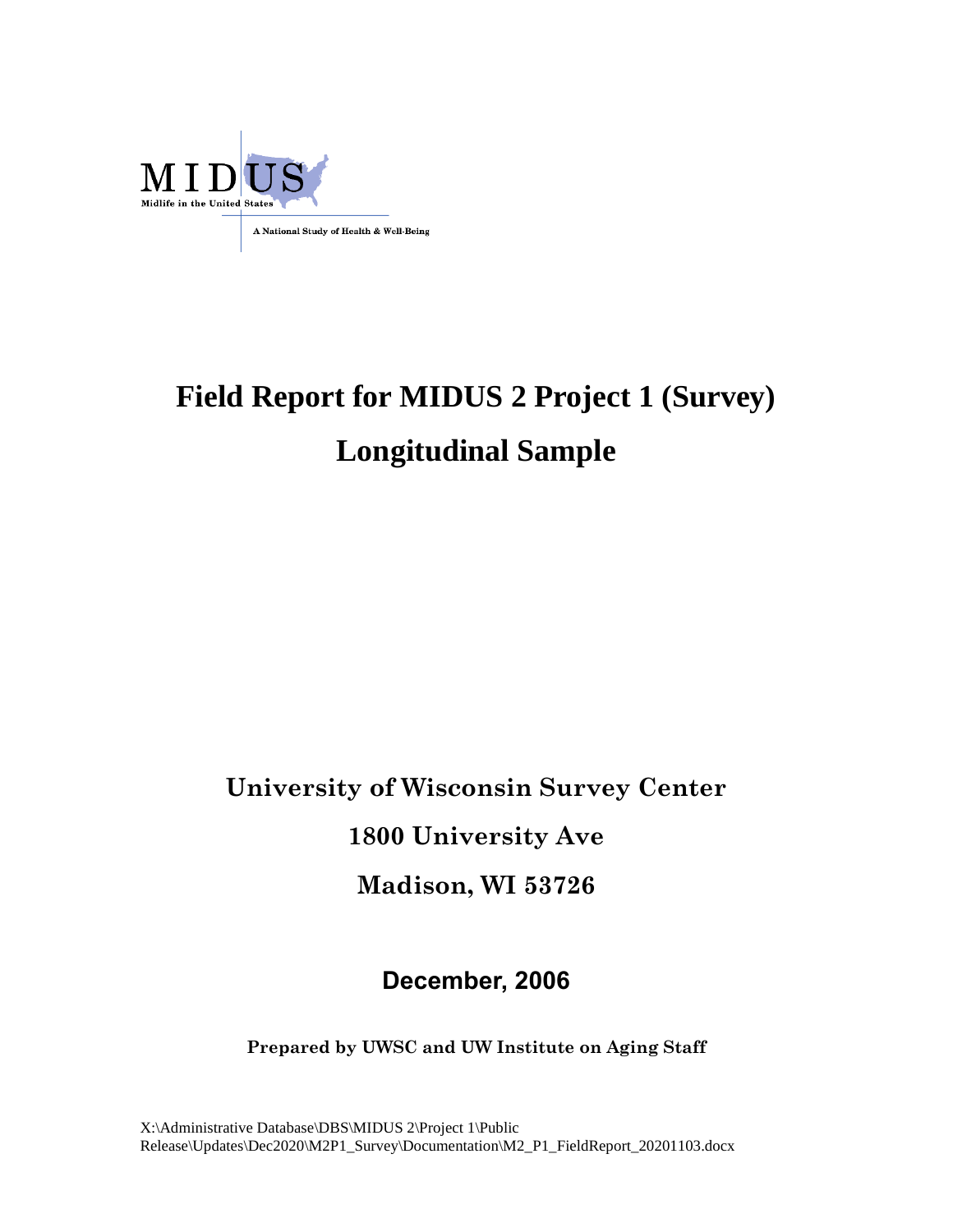# **Table of Contents**

| Main Telephone Survey, Self Administered Questionnaire, and |  |
|-------------------------------------------------------------|--|
|                                                             |  |
|                                                             |  |
|                                                             |  |
|                                                             |  |
|                                                             |  |
|                                                             |  |
|                                                             |  |
|                                                             |  |
|                                                             |  |
|                                                             |  |
|                                                             |  |
|                                                             |  |
|                                                             |  |
|                                                             |  |
|                                                             |  |
|                                                             |  |
|                                                             |  |
|                                                             |  |
|                                                             |  |
|                                                             |  |
|                                                             |  |
|                                                             |  |
|                                                             |  |
|                                                             |  |
|                                                             |  |
|                                                             |  |

Appendices are available upon request.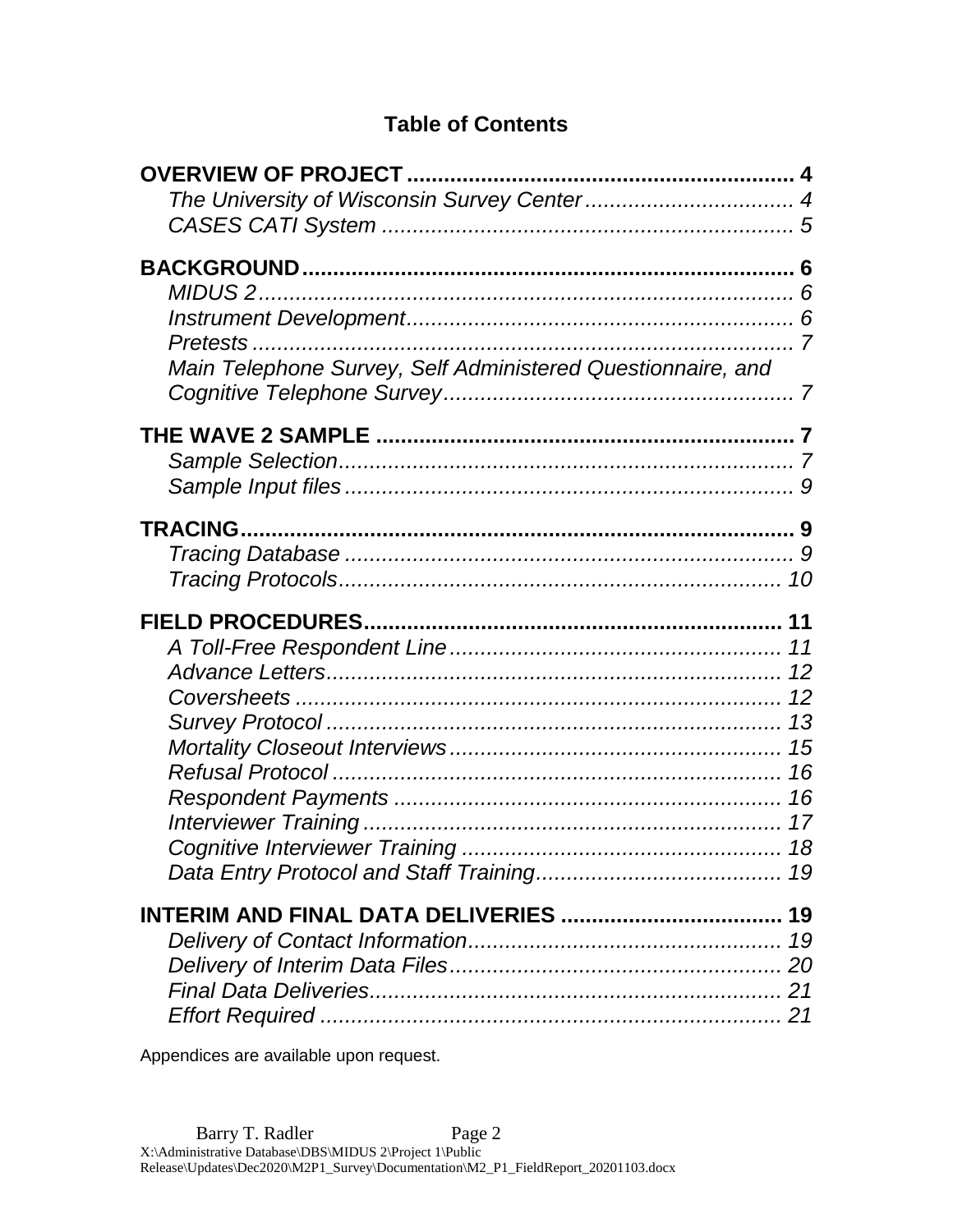# **OVERVIEW OF PROJECT**

The second wave of the Midlife in the U.S. National Study of Health and Wellbeing (MIDUS) Project 1 data collection was conducted by the University of Wisconsin Survey Center for Professor Carol Ryff of the University of Wisconsin Institute on Aging. Production interviewing began on January 2, 2004 and ended September 1, 2006.

At Time 2, 90.8% of the sample was located. Of those located and not yet found to be deceased, 82.8% were interviewed (If only cases that completed both the phone and mail surveys at Time 1 are considered, we interviewed 85.5% of found sample). This calculation is not final. One National Death Index comparison has been run on the unresolved cases, and additional comparisons will be done as the NDI is updated to the point in time that MIDUS 2 was completed. When final statistics on the number of respondents that are deceased are available, these figures will be recalculated. For the main phone survey a total of 4,963 interviews were completed. A total of 4,032 self administered questionnaires were completed, and 4,205 cognitive interviews were completed. In addition, 156 mortality closeout interviews were completed with family members for respondents who were deceased. Detailed information on the numbers of these additional respondents who completed the SAQ and Cognitive portions of the interview is reported in the response rate section of this document (See Appendix A).

The overall response rate for the Time 2 main phone survey was 75.4% (79.7% for respondents who had completed both the phone and SAQ at Time 1). The overall SAQ response rate was 81.3%, and if this rate is computed for those who completed the SAQ, or the SAQ by Telephone survey, it is 88.9%. If we consider only the cases who completed all of MIDUS 1, and who responded to the SAQ by telephone survey, that figure of 88.9% jumps to 91.0%. The final portion of the Project 1 survey, the phone survey administration of the TACT instrument (Telephone Assisted Cognitive Testing), had an overall response rate of 86.5% and a rate of 88.5% for those who fully participated at MIDUS Time 1. Full discussion of the response rates for all of these many portions of the MIDUS 2 Project 1 are reported in the response rates section of the appendix document (See Appendix A).

#### *The University of Wisconsin Survey Center*

The UW Survey Center (UWSC) is a unit of the College of Letters and Science at the University of Wisconsin-Madison, and is supported by the College, the Graduate School, and revenue generated from contractual work. Professor Nora Cate Schaeffer is the Faculty Director of the UW Survey Center. John Stevenson is the Associate Director. Steven Coombs is the Field Director. Kelly Elver served as Project Director on this project. Other key UWSC staff included: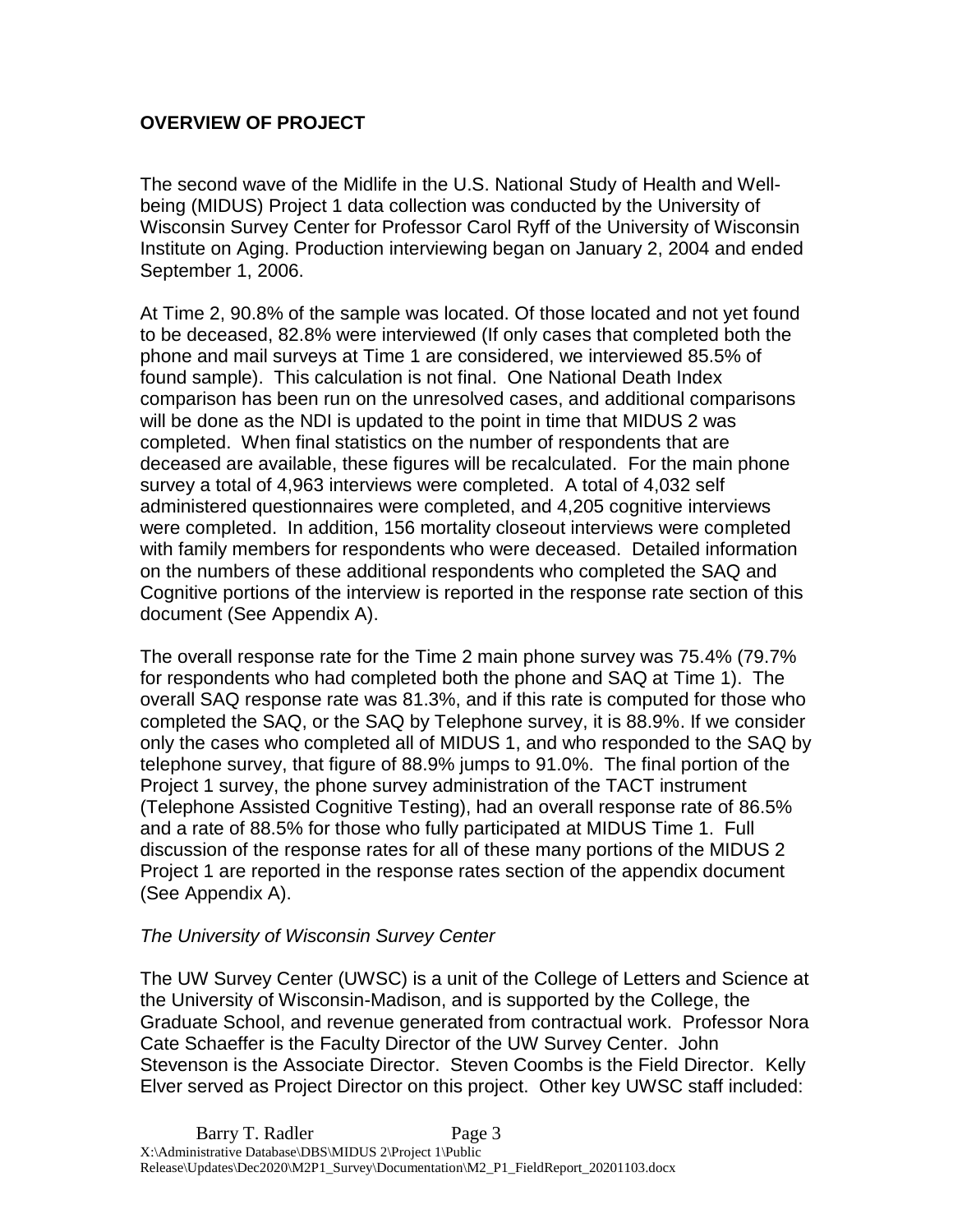- Wes Taylor, MIDUS CASES programmer. Responsible for instrument programming and data delivery.
- Danna Basson, UWSC project director. Assisted in creation of tracking and locating database and assignment of respondents to replicates.
- Brendan Day MYSQL and CASES programmer. Responsible for creation of system to update contact database with data obtained in CASES instrument and database consultant.
- Rachel Rosenbaum, Research Assistant. Helped develop interviewer training materials, organize training sessions, and helped revise SAQ layout for printing.
- Robert Breen, Tracking/Locating Supervisor. General oversight of tracking locating operations.
- Marilyn Gannon, MIDUS Tracing Contact.
- Lisa Klein, Robert Stone, Joe Degnitz, Phone Room Supervisors. Responsible for hiring and training interviewing and shiftleader staff. General oversight of CATI projects and staff.
- Renea Brinks, Stephanie Paciak, Megan Meinen, Erin Binder. Renee Roerdink, MIDUS Phone Room Shiftleaders.
- Nathan Condella, MIDUS mail room coordinator. Responsible for preparing all mailings of payments, SAQ's and letters to MIDUS respondents.
- Sarah Pluck, UWSC mail room supervisor. Responsible for staffing and training of all mail room and data entry staff. Created unique protocols for MIDUS data entry.

# CASES CATI System

Interviews were conducted over the telephone using CATI (computer-assisted telephone interviewing) technology. The CATI system used by the Survey Center is CASES. This system is copyrighted by the University of California-Berkeley's Computer-Assisted Survey Methods Program or CSM.

In the CASES CATI system, the text of the survey appears question by question on a computer screen for the interviewer to read to the respondent. Routing through the interview is based on skip logic pre-programmed into the computer. Question wording may be adapted according to answers given previously in the interview. The system allows for pre-coded questions, open-ended questions, and combinations of the two. In addition, the computer allows only valid responses; when an invalid response is entered, the computer asks the interviewer to reenter the response. The system also keeps track of the current status of all sample telephone numbers and automatically routes them for proper follow-up for the next attempt, and maintains an elaborate set of management records.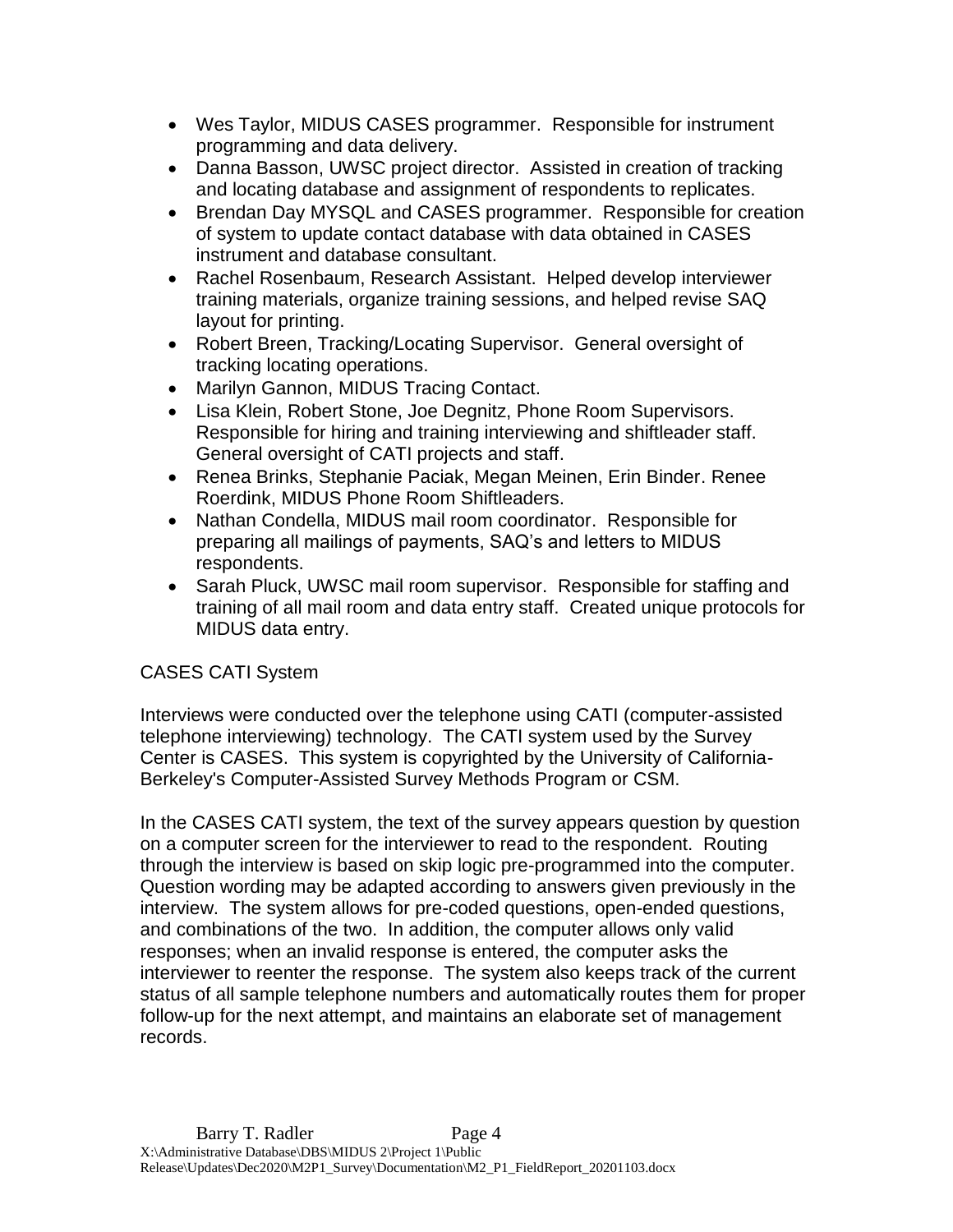# **BACKGROUND**

MIDUS 1 (The Harvard Survey of Health and Life Quality) was a survey of over 7,000 adults, ages 25 to 75, which occurred in 1995. Some aspects of that study that made it unique included the comprehensive, multi mode protocol of the study, which included a 45 minute phone survey, a 100 page mail survey, and daily dairies that many respondents participated in. A large subset of the sample consisted of 957 pairs of twins, the largest randomly drawn sample of twins in the U.S. today. Also included were hundreds of siblings, and many large city oversamples. MIDUS 1 was conducted at Harvard University, and was sponsored by the John D. and Catherine T. MacArthur Foundation. A panel of over a dozen researchers around the country, in fields ranging from psychology, sociology and anthropology, to medicine, and health care policy are involved in the MIDUS survey.

#### **MIDUS 2**

#### *Instrument Development*

The UWSC's Work on the main phone survey for MIIDUS 2 began in January of 2003. University of Wisconsin Survey Center staff met with PI Carol Ryff and other key UW-IOA personnel to discuss the Wave 2 instrument. The Wave 1 main telephone instrument formed the basis for the Wave 2 instrument with some modifications.

The UWSC received the Wave 2 telephone instrument from the IOA in Microsoft Word, and used these files to begin programming of the CASES CATI instrument. Revisions to the main telephone instrument were made by summer of 2003 and testing and debugging began.

While modifications were made to the main phone survey instrument, preparations were also being made to revise and print the 2 booklets of the 114 page self administered questionnaire. Files were received from IOA in PageMaker and extensive changes were made to create files for use by UW Printing. At this time all of the pages of the SAQ's were turned into PDFs for ease of printing.

During this same time period, UWSC head programmer Eric White worked with Brandeis PI's Pat Tun and Margie Lachman to investigate new technologies and systems for use on the Cognitive phone survey, which required digital recording of the entire interview. The end product of this recording process was a set of digital wave files that could be listened to, analyzed and scored entirely on the computer at a later date by the research team at Brandeis. New equipment was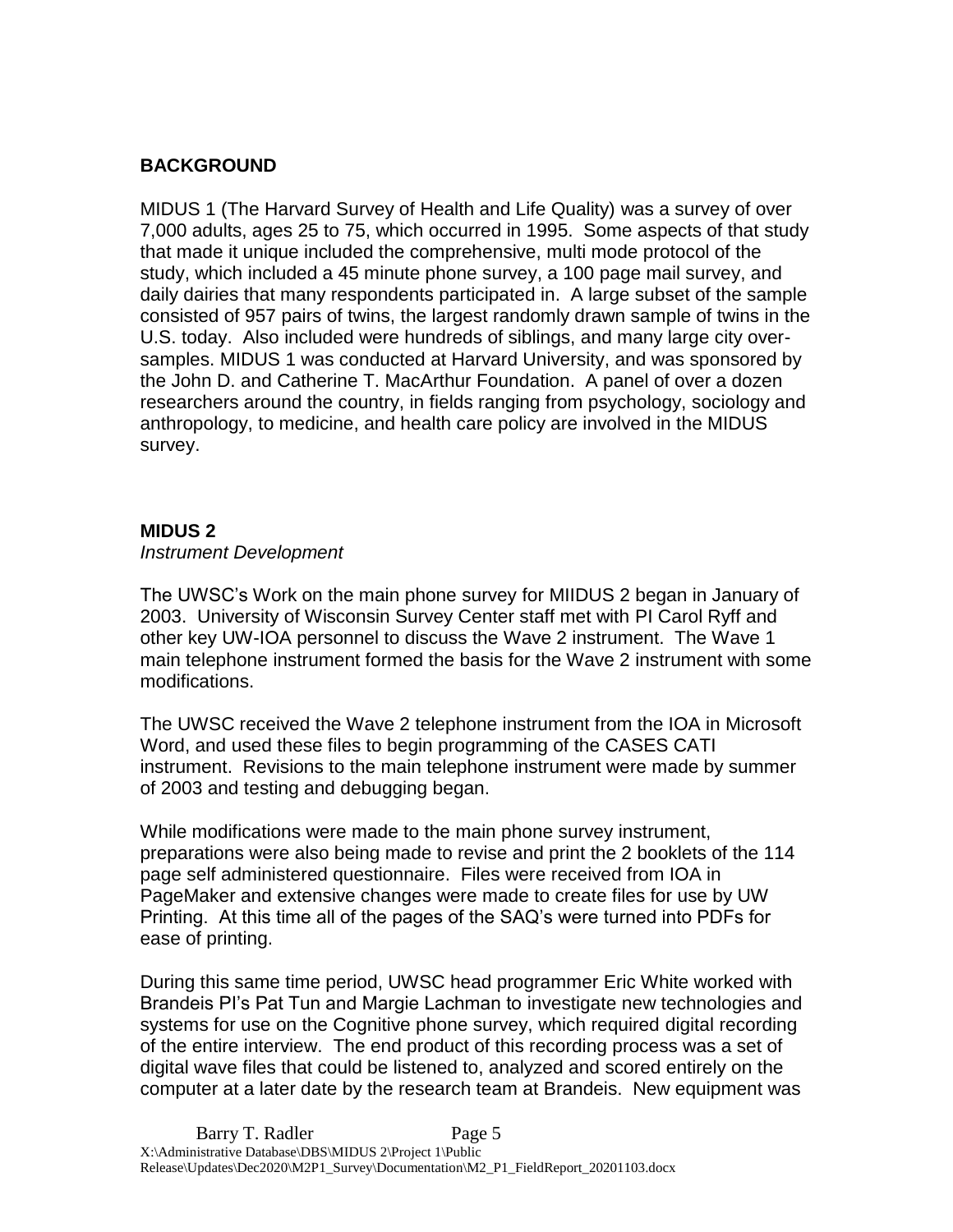purchased for the phone bank at the UWSC, and plans for unique and extensive cognitive interviewer training began (see interviewer training section).

Much of the development required for this round of MIDUS went into creating protocols that would make for smooth transition between the phone interview, the mail survey, and the final cognitive telephone interview, all of which would be occurring with different MIDUS respondents at the same time.

## *Pretests*

## *Main Telephone Survey, Self Administered Questionnaire, and Cognitive Telephone Survey*

A full pretest of all of the portions of Project 1 was completed in the fall of 2003. Random sample was obtained for the state of Wisconsin from Survey Sampling Inc. and 50 random numbers were fielded. A total of 38 respondents were recruited to complete the main phone survey. After they completed this survey they were sent the two SAQ booklets in the mail and a total of 27 respondents out of 38 sent back their completed booklets. Finally the 38 cases were fielded for the cognitive survey and 32 respondents completed this last portion of the interview.

Advance letters were sent to everyone in the pretest sample, and checks were sent out after each portion in order to test the full field protocol. These respondents did not know that they were pretest respondents and thought they were part of the Wave 2 production sample.

After the pretest, debriefing sessions were held with pretest interviewers and further adjustments were made to the instrument. All of the data from these pretests was delivered to the UW IOA staff during the late fall, and winter of 2003/2004, and minor programming changes were made to all three instruments after protesting was complete. Final production instruments were then prepared for fielding.

# **THE WAVE 2 SAMPLE**

#### *Sample Selection*

The entire sample from Time 1, including respondents who had not completed the SAQ at Time 1, was fielded for Time 2. The sample was divided up into 24 replicates of approximately 300 cases. The replicates were not perfectly random in that initial replicates were set up to include cases that lived in the correct geographic areas to be recruited for projects 2 through 5, so that cases that had completed project 1 could be moved immediately to those projects and they could begin recruiting for respondents as quickly as possible. Twins and siblings were fielded in distinct replicates so that progress for those two important groups could be easily monitored during the field period.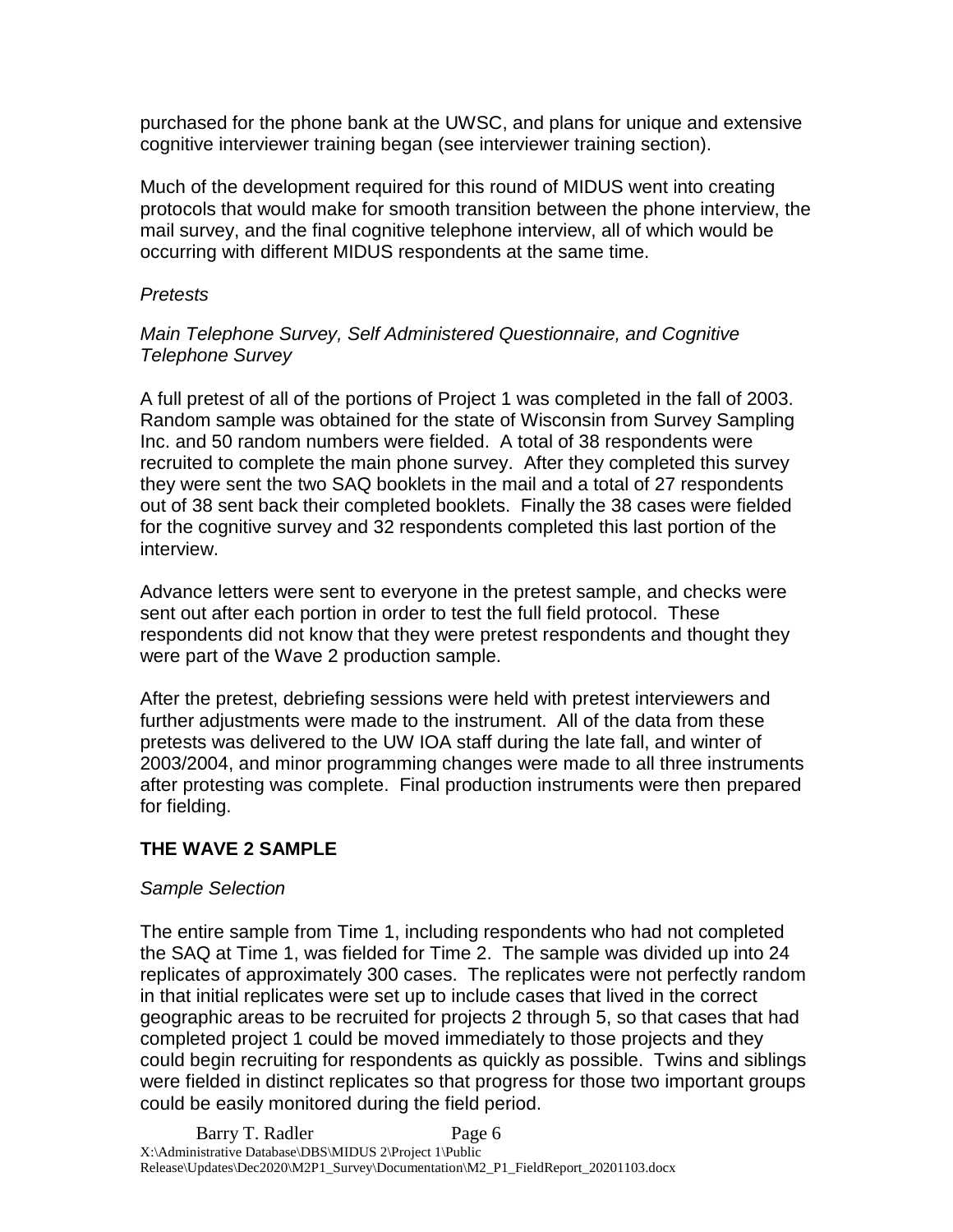Replicates were released on a weekly basis beginning on January 2, 2004, and concluding on June 11, 2004. Each case in a replicate had at least one call attempt made during the week following its release.

In sum the sample included 4,243 main respondents that had been recruited at Time 1 by random digit dialing (RDD). It also included 1914 twins from Time 1. Finally, 948 cases were fielded of siblings of main respondents. These were fielded last of all the cases so that main respondents would have been contacted previously with the expectation that main respondents would recall the survey and be more willing to participate than the sibling respondents.

| <b>Replicates</b>   | <b>Number of Sample</b> |  |
|---------------------|-------------------------|--|
|                     | <b>Cases Fielded</b>    |  |
| Replicate 1 (RDD)   | 300                     |  |
| Replicate 2 (RDD)   | 300                     |  |
| Replicate 3 (RDD)   | 300                     |  |
| Replicate 4 (Twin)  | 300                     |  |
| Replicate 5 (RDD)   | 303                     |  |
| Replicate 6 (RDD)   | 300                     |  |
| Replicate 7 (RDD)   | 300                     |  |
| Replicate 8 (Twin)  | 301                     |  |
| Replicate 9 (RDD)   | 300                     |  |
| Replicate 10 (RDD)  | 300                     |  |
| Replicate 11 (RDD)  | 300                     |  |
| Replicate 12 (Twin) | 300                     |  |
| Replicate 13 (RDD)  | 300                     |  |
| Replicate 14 (RDD)  | 300                     |  |
| Replicate 15 (RDD)  | 300                     |  |
| Replicate 16 (Twin) | 299                     |  |
| Replicate 17 (RDD)  | 296                     |  |
| Replicate 18 (RDD)  | 342                     |  |
| Replicate 19 (Twin) | 300                     |  |
| Replicate 20 (Twin) | 300                     |  |
| Replicate 21 (Twin) | 116                     |  |
| Replicate 22 (Sib)  | 300                     |  |
| Replicate 23 (Sib)  | 300                     |  |
| Replicate 24 (Sib)  | 351                     |  |
| Overall             | 7105                    |  |

# **Number of Sample Cases Fielded for MIDUS Time 2 by Replicate**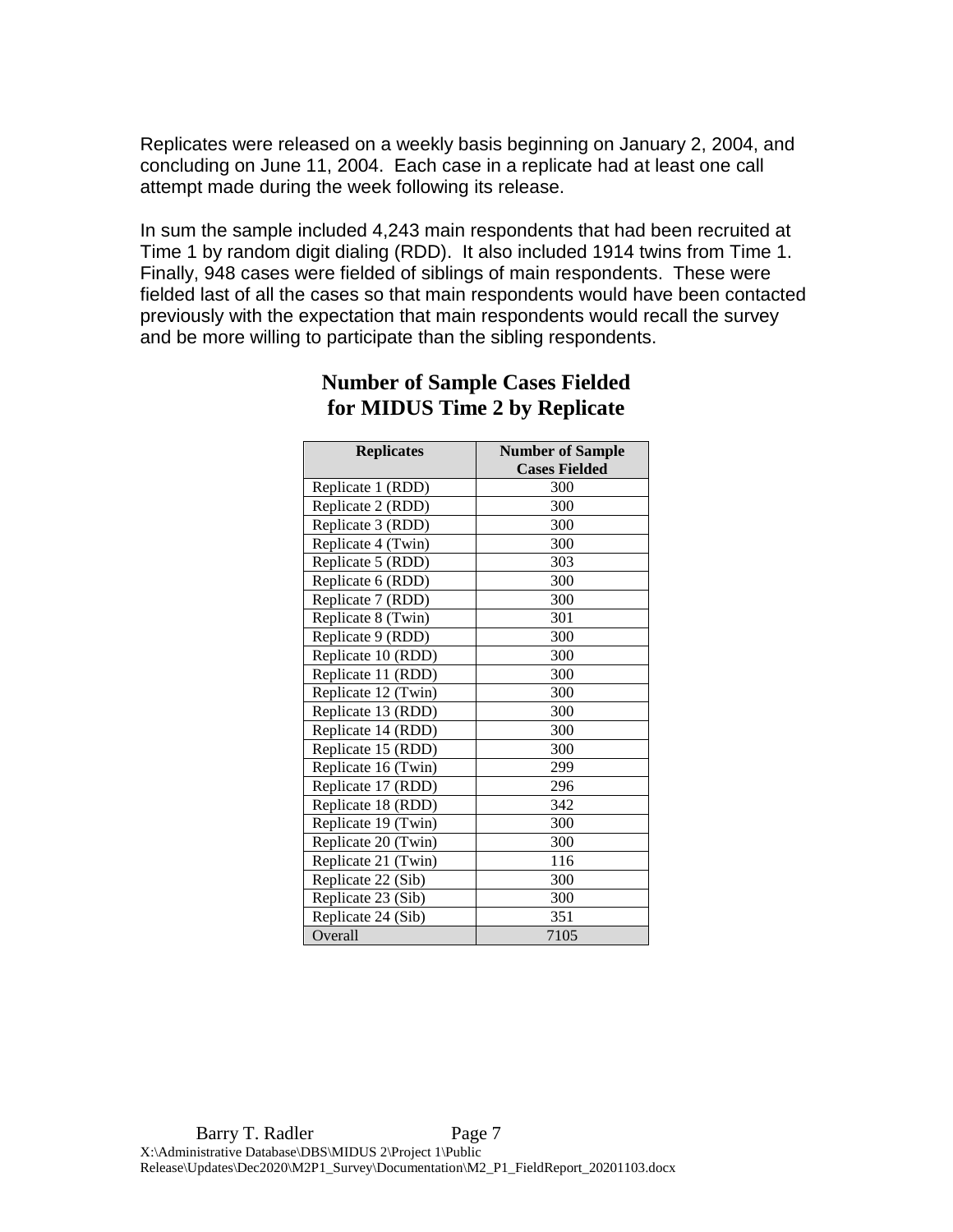# **Number of Sample Cases Fielded for MIDUS Time 2 by Type of Sample**

| <b>Replicates</b> | <b>Number of Sample</b><br>Cases Fielded <sup>1</sup> |  |
|-------------------|-------------------------------------------------------|--|
| Random Digit Dial | 4243                                                  |  |
| Twin              | 1914                                                  |  |
| Sibling           | 948                                                   |  |
| Total             | 7105                                                  |  |

# *Sample Input files*

To prompt respondents with dates and the information they had provided at their last interview, data from the Time 1 interview was used to create an input, or sample file, for each respondent which would drive their Time 2 interview. The items input from Time 1 mostly consisted of demographics and dates of previous interviews. It was determined that rather than update data with respondents that had been collected at Time 1, some subjects, such as marital status and smoking habits, would be more accurately covered if questions were asked again without reference to the respondent's answers from Time 1.

#### **TRACING**

 $\overline{a}$ 

#### *Tracing Database*

Work to create a tracing database began in the summer of 2003. The UWSC was provided with the Harvard contact database, which had been updated a number of times during the 8-9 years following the Wave 1 survey. Fields were added to the database to accommodate the new information that would be found by the UWSC tracking and locating department during Wave 2 of the survey. A newsletter was sent by the UW IOA in September of 2003. IOA used the services of the UW Bulk mailing department, who informed IOA that they had found 1050 addresses that were incorrect and that they were able to provide an updated address for. Even with this service provided by Bulk Mail, the UWSC received a total of 1164 undeliverable newsletters back. Only 835 of these cases had been returned before production calling began, in the fall of 2003. This was the group then on which pretracing was conducted. The breakdown of the result of our tracing of these 835 cases was:

364 cases where no new information could be found

<sup>&</sup>lt;sup>1</sup> MIDUS 1 data consisted of 7,108 cases, but UWSC fielded 7,105 cases because missing contact information made it impossible to trace these three cases.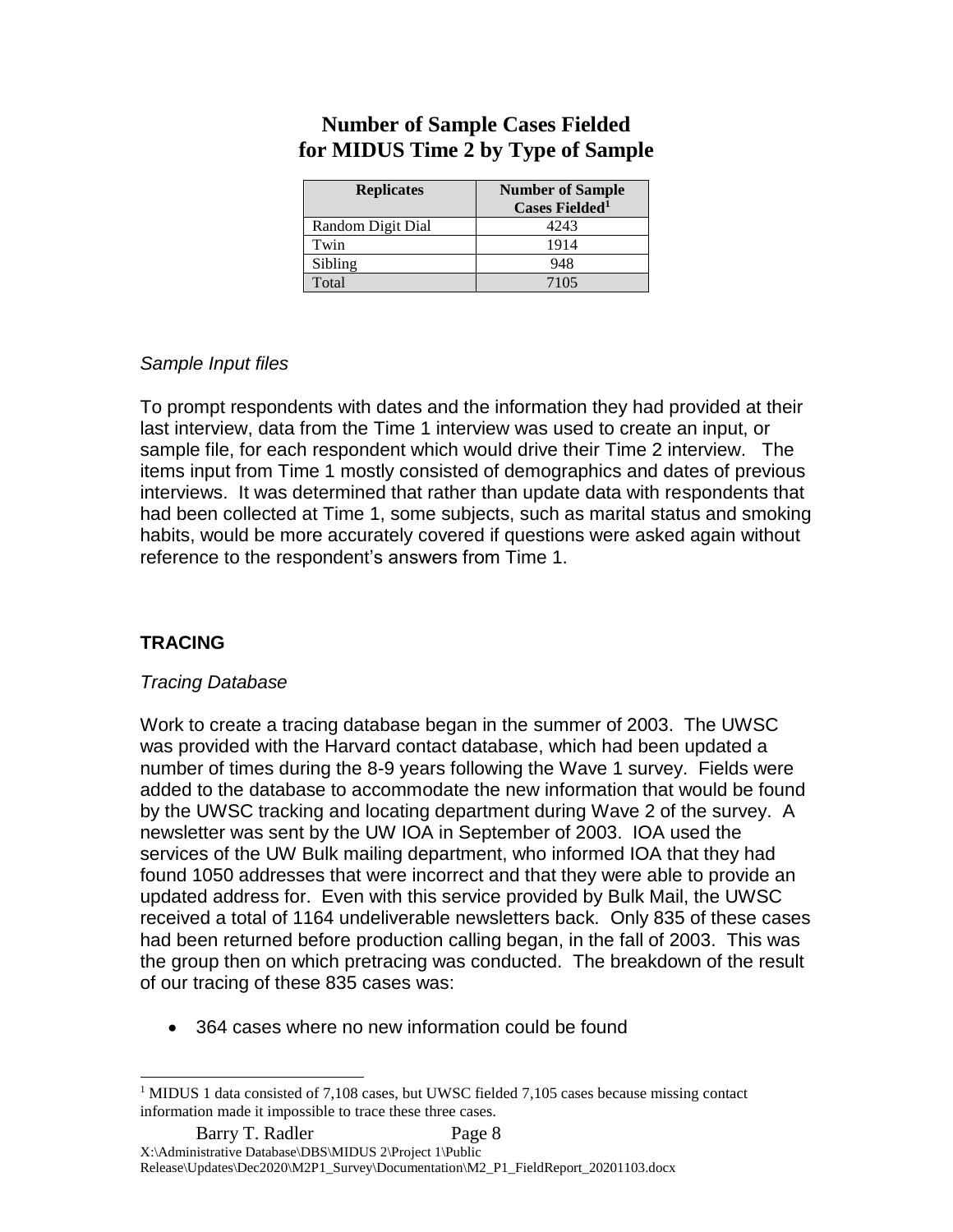- 378 cases where both a new address and a new telephone number was obtained
- 14 cases where a new address was obtained but no new phone number found
- 20 cases where a new phone number was obtained but no address found
- 58 cases were deceased
- 1 case was in advanced stages of Alzheimer's

The updated database at the time of fielding contained

- Address at last interview
- Phone numbers at last interview
- Address updates from mailings to respondents
- Phone number updates from mailings to respondents
- Type of Sample (Twin, RDD, Urban Over Sample, Siblings)
- Names, address, and phone numbers of contacts given at the end of the Time 1 interview (people who would know how to reach the respondent)
- Social Security Number for approximately half the sample
- Birth Date
- Date of previous interview
- Information linking twin or sibling respondents

Fields were added to the data base that allotted space for tracers to enter updated information. As new phone or address information was obtained, old information was moved to other fields so that a log of changes was stored. The databases also allowed tracers to a) indicate when attempts to locate were made, b) enter a current "tracing code" indicating the cases current status, and c) enter comments into a text field.

# *Tracing Protocols*

Once calling began, cases that resulted in wrong numbers, disconnected numbers, or faxes were sent back to tracing for a re-trace. Cases were also sent to tracing when an informant at the number knew the R but claimed they no longer lived at the address, and would not provide updated contact information. Cases that were called 20 times without contact were also sent to tracing, and this was done repeatedly for some cases.

(See Appendix B for the complete tracing manual.)

After completion of the main phone portion of the survey, 4,482 of the 7,108 Time 1 respondents had been traced for either a new phone number or address before or during the field period. This accounts for 62% of the sample, and does not include the respondents who had moved or had new phone numbers which they called in on the toll free number to correct, or new contact information obtained during the interview. It also does not account for all the tracing done between phone and mail, and mail and cognitive surveys, which were required whenever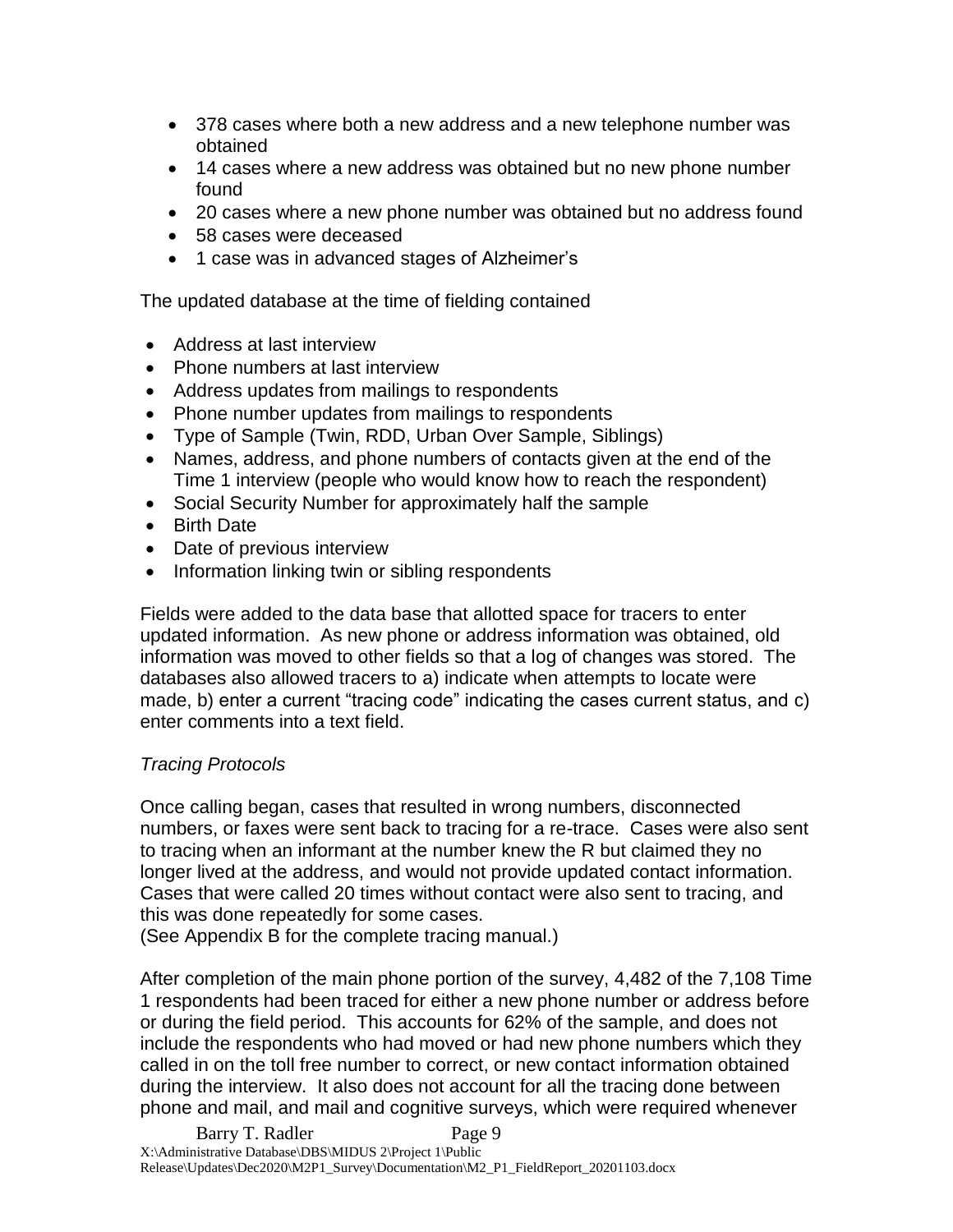a respondent moved during the field period and did not send us their updated contact information.

# **FIELD PROCEDURES**

Several meetings were held with phone room staff to discuss how best to field a sample of this magnitude with multiple contacts with the same respondent within a year being required. MIDUS was the largest survey conducted to date by the UWSC to use the autoscheduling method, meaning that there were no paper cover sheets, and all records of contact with respondents were kept in an electronic cover sheet. This method proved to be very efficient, since it is impossible to misplace an electronic cover sheet, but did present some new issues regarding the flow of information through the survey center between the phone room and tracing department, the phone room and the mail room, and the mail room and the tracing department. UWSC Phone Room supervisor Lisa Klein and her staff, as well as Mail Room supervisor Sarah Pluck, and head of Tracking and Locating Bob Breen were all instrumental in developing the systems that are now center wide protocols for dealing with this type of communication. Some of the issues they grappled with were:

1). How would the phone room handle the number of potential call-ins from respondents if a toll-free number was included in an advance letter?

2). How would information be moved back and forth between the tracing department and the phone room when cases had been traced.

3). How would cases requesting additional information, or requiring new advance letters or refusal letters be moved between the phone room and the mail room.

4). How would the phone room be informed once these new letters had been sent and the appropriate amount of time had passed so that calling of those cases could be resumed.

5). How would payments be handled?

# *A Toll-Free Respondent Line*

To maximize opportunities to make contact with respondents, a toll-free line for MIDUS was established. This line was distinct from the general Survey Center toll-free number in use for other studies in the field and was available only for MIDUS purposes. A voicemail box was set up on this phone number in the event that phone room staff were not available to answer the phone. A recorded message instructed callers to leave a message if they were calling about an interview, or regarding a payment question. Messages regarding payment were forwarded to Nathan Condella, the MIDUS mail coordinator handling respondent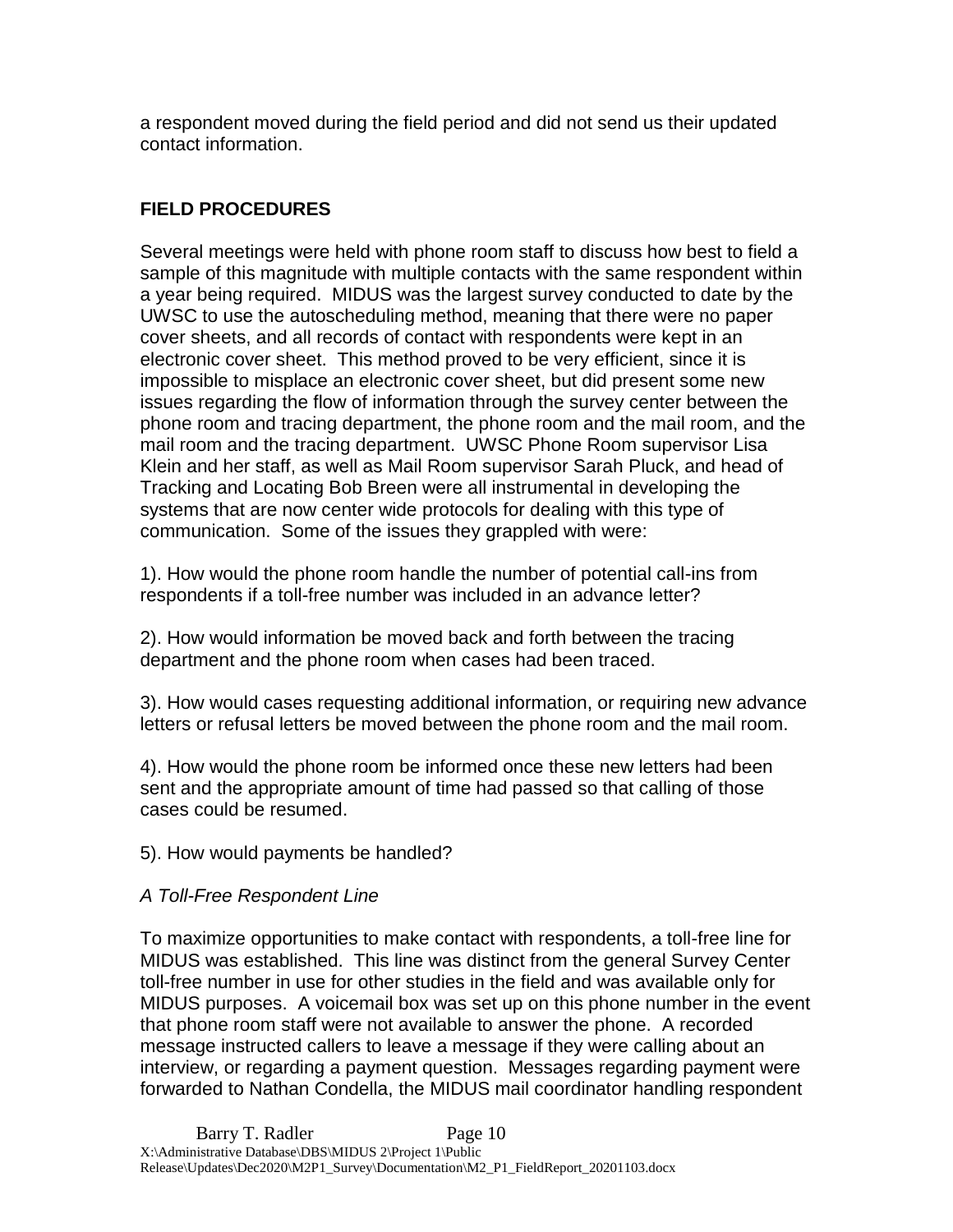payments. The toll-free number was included in advance letters sent to all MIDUS participants. During the field period, the toll-free number was given out by interviewers trying to reach respondents and left on answering machines to encourage call-ins for difficult to reach respondents.

## *Advance Letters*

To emphasize the importance of every respondent's participation, each MIDUS respondent was sent a personalized letter 1 week prior to being contacted by a telephone interviewer. Time 1 RDD respondents, twins, and siblings received the same letter. The letter informed them of the second wave of calling about to begin. The letter explained that the Wave 2 interview would take place over the phone and described the importance of the study. The respondent's current phone number was displayed and they were asked to call the MIDUS toll-free number to make any updates or to let us know when the best times were to contact them. A Brochure was also enclosed to reacquaint the respondent with the MIDUS survey and what it was about. (See Appendix C)

## *Coversheets*

The electronic cover sheet or autoscheduling system allowed anyone accessing the case to read the notes of all previous contacts from interviewers. When a case was referred to tracing by the phone room, it automatically showed up in a database used by the tracing department as requiring tracing. The tracing department then traced the case, and entered any new information obtained both into the electronic cover sheet, and also into the contact database so that any mailings that may be occurring at that time in the mail room could make use of the most recent contact information. Programmer Brendan Day of the UWSC created a system where information collected from the respondent during the interview regarding updated contact information was exported to the Access database after the interview was completed, making it possible for the checks sent in payment for the phone interview to be sent out to the correct address within a week of the interview taking place.

Information from the respondent's Time 1 interview was displayed on the electronic cover sheet to help interviewers and tracers confirm that they were contacting the correct respondent. This information included respondent name, date of birth if known, approximate age at Time 1, last known phone and address information. A set of questions were also programmed that used a verification system of first the birth date, and if that verification failed, the address at Time 1. If both of these sets of verification questions failed to identify the respondent as the person interviewed at Time 1, the interview was exited, telling the respondent we would call back after making sure we had the correct respondent. This system was most helpful in identifying cases that had been through tracing and an incorrect new respondent had been identified. It also helped in situations where family members lived in the same household, such as a junior and a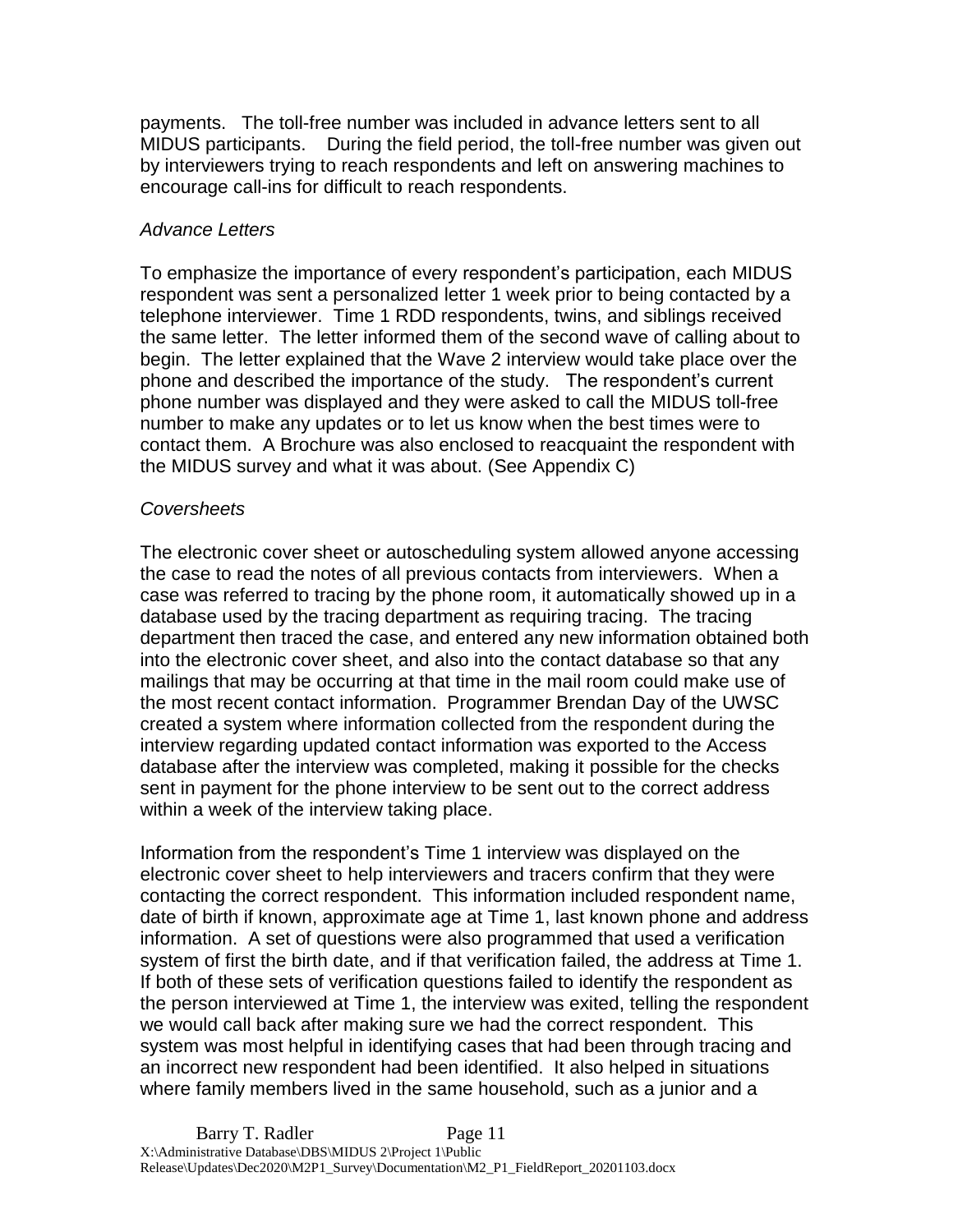senior with the same name, and ensured UWSC interviewed the correct respondent.

# *Survey Protocol*

MIDUS 2 was complicated to field due to the fact that the phone survey, mail survey, and cognitive phone survey were all taking place simultaneously, with different respondents at different points in the survey at all times. Some respondents went on to complete their mail survey within days of finishing the phone survey, while others took months to complete the mail survey. The basic protocol was as follows.

1). A respondent was sent an advance letter telling them about all three portions of Project 1

2). One week later calling for the main phone survey began for that case.

3). When a completed telephone interview was obtained, a check for \$25.00 was sent out to the respondent within one week.

4). One week after the respondent was sent a check for the phone survey, they were sent a packet containing the two SAQ booklets, as well as a letter explaining how to fill it out, a tape measure to be used in providing body measurements, a business reply envelope for the respondent to send the completed survey back in, a letter sized business reply for the respondent to return a perforated page to be removed from the survey asking for additional contacts who we might use to find the respondent should MIDUS conduct another wave, and also 2 five dollar bills which were a pre-incentive to complete the survey.

5). When the respondent sent back their completed SAQ's, they were sent another check for \$25.00 within one week.

6). One week after the payment for the mail survey was sent, cases were fielded for the Cognitive telephone survey.

7). No additional incentives were paid for the Cognitive survey.

8). One week after the SAQ survey was mailed out, a postcard was sent to encourage the respondent to fill it out and send it back.

9). If a respondent did not return the SAQ within 5 weeks of receiving it, another wave of the SAQ was sent, with all the same materials as the first wave, but not including another \$10 in cash.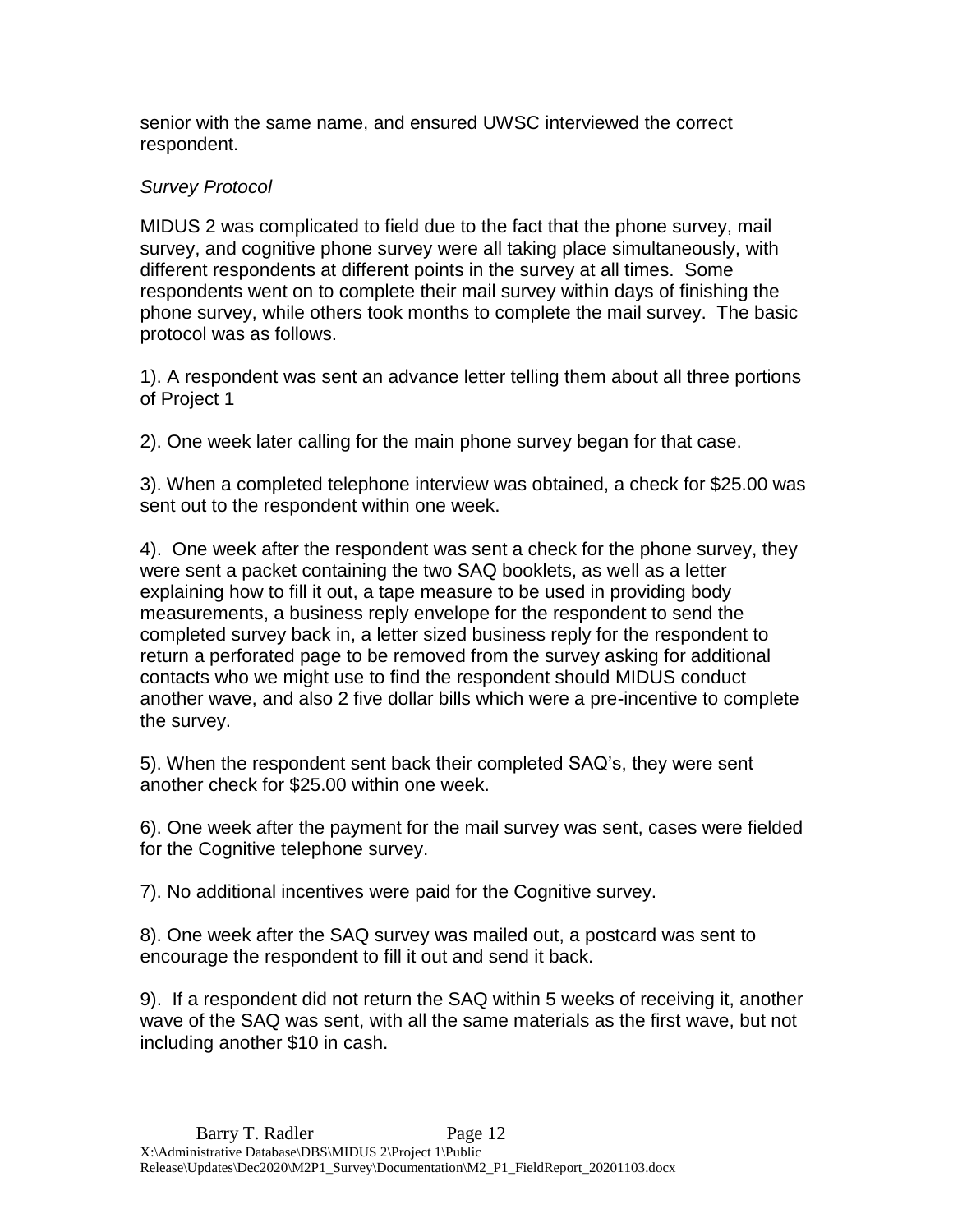10). If a respondent had not returned their completed SAQ within 3 weeks of the second wave of the mailing, they were sent another full mailing, again without the preincentive cash.

11). After all three waves of SAQ had been sent, if 3 months had elapsed from the time of the first mailing, a phone call was made to the respondent to encourage them to send in the survey, and to inform them that they would soon be called for the cognitive survey.

12). Before cases were fielded for the Cognitive survey, a final fourth wave of the mail survey was sent to them, which included a package of post-it notes with the MIDUS logo and toll free number on it, along with a letter requesting their participation. This mailing included the check for \$25.00 that respondents were usually sent after completing the SAQ. (See Appendix D for full description of this mailing and its results).

13). Two weeks after sending this mailing, fielding of cases for the cognitive survey began, even if the respondent had not mailed back their SAQ's.

14). Near the end of the MIDUS 2 field period, a telephone version of the Self Administered Questionnaire was developed by the MIDUS PI's and contained approximately 25% of the items in the original SAQ. These questions reflected the areas that PI's felt to be the most valuable questions from the SAQ, but were limited to this number to create a viable telephone survey length for what came to be called the SAQ by Phone effort. Respondents that had not completed the SAQ's were fielded for this effort in the summer of 2006, and nearly half of them completed the telephone version of the SAQ surveys. (See Appendix SAQ by Phone for a complete description of the results of this effort).

For some cases, special protocols were needed. These consisted of:

1). Respondents that reported not receiving the advance letter were sent an additional copy of that letter. Some respondents required they have this letter before agreeing to participate, others participated without the letter, but were sent one after they completed the phone survey since the letter described all three parts of the survey.

2). Respondents who had refused to be interviewed were sent a refusal letter (see Appendix F), explaining how important their participation was and attempting to persuade them to be interviewed. Two weeks after sending this letter, a specially trained refusal converter would call to try to conduct the interview with the respondent. If the respondent refused again, calling was suspended for that respondent.

3). Respondents that did not answer their phone, or for whom we had a good address but not a good phone number were sent a hard to contact letter, asking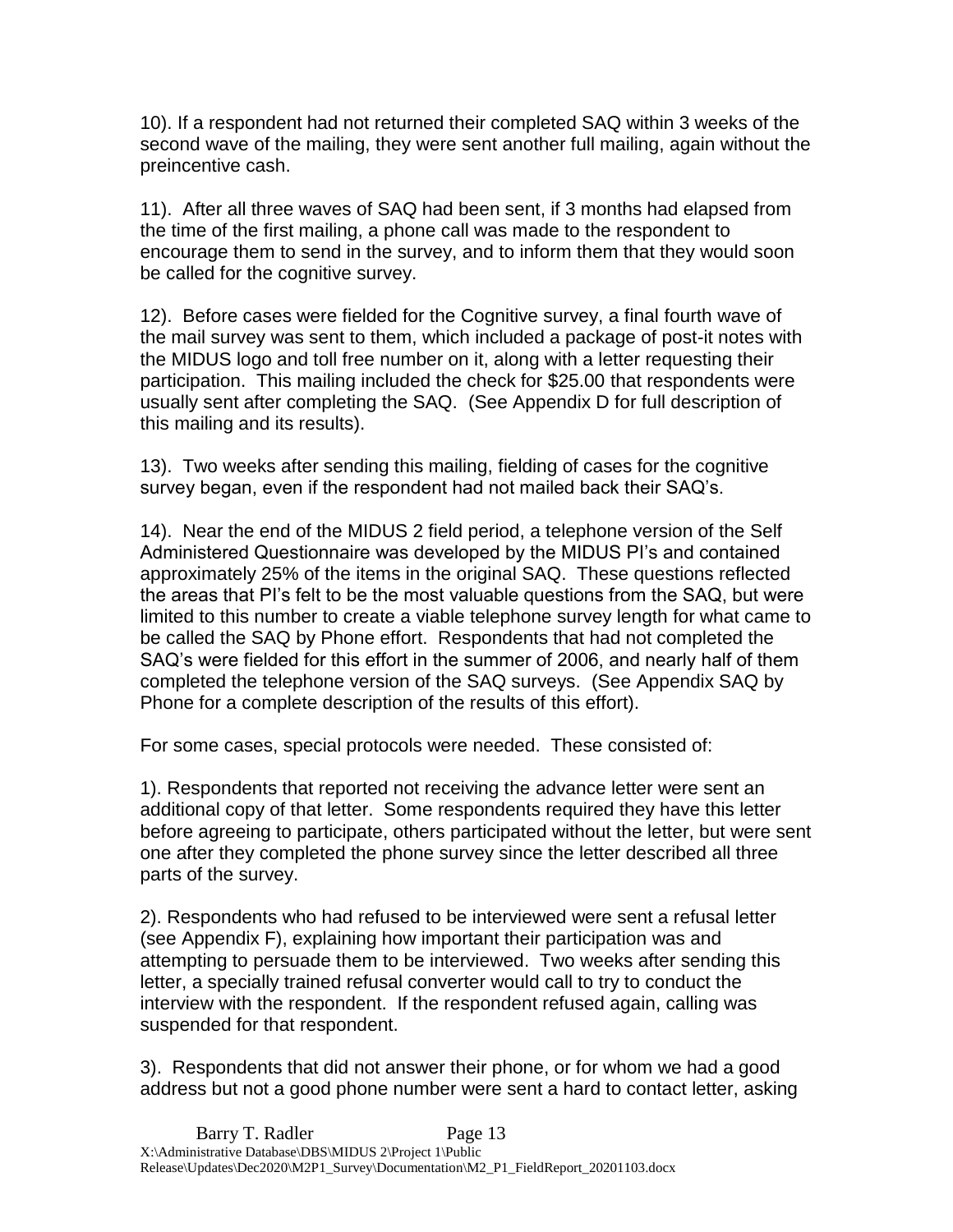them to let us know if their contact information had changed, and providing them with a form they could return with new contact info and the best time to call. Most respondents used the provided toll free number to call us with this information, rather than sending back the form. (See Appendix G).

4). Respondents that remained hard to reach, or who had provided "soft" refusals were sent an additional mailing including a stress ball, a brochure containing results from Time 1, as well as a color insert regarding the recent publication of How Healthy Are We? A book published regarding the results of Time 1. (See Appendix E for a full description of this mailing and its results). This mailing proved to be very successful. Given that the average number of call attempts for this group was 28, with a third of the cases having received 40 or more calls, the completion rate of 30% of the cases who were sent the mailing was seen as very successful.

5). Respondents who expressed a desire to learn more about the results from Time 1 before participating were sent copies of several different chapters from the How Healthy Are We book. If they had further questions they were referred to the MidMac web site, or the UW IOA web site, or sent a bibliography of MIDUS publications.

6). Respondents who were very concerned about confidentiality issues were sent a copy of the Certificate of Confidentiality obtained from the federal government for the MIDUS survey.

7). Respondents who expressed other concerns were contacted either by Project Director Kelly Elver, or by one of the IOA staff at the University of Wisconsin.

#### *Mortality Closeout Interviews*

Mortality Closeout interviews were necessary when interviewers determined that a respondent was deceased. This interview was programmed to be part of the main telephone interview. Interviewers could quickly jump to the mortality items if they discovered that the main respondent was deceased and had an informant on the phone that could provide this information.

When interviewers indicated that a respondent was deceased (after asking for the main respondent), interviewers asked to speak with someone who knew the most about the respondent in the household, generally a spouse/partner. If the interviewer determined that the main respondent was deceased and there was no spouse or partner to be interviewed, the interviewer asked the informant for the contact information of the person with the most knowledge about the death of the respondent. If the informant was not knowledgeable enough to complete the interview, he/she was asked for the contact information of anyone who could provide this information. If the informant knew of no such person, the case was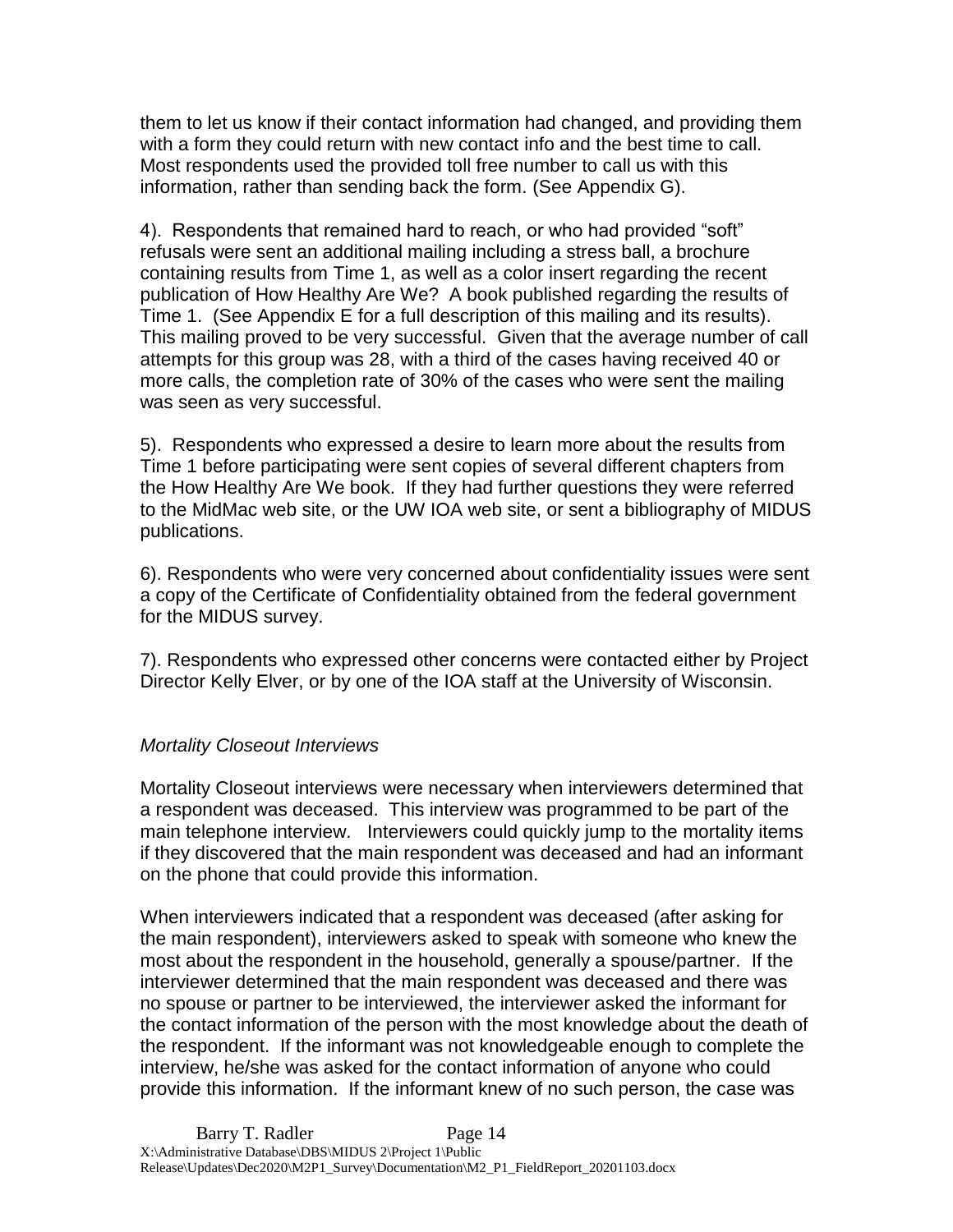sent to tracing in the hopes that an informant could be found. Often contact people listed by the respondent at the Time 1 or Time 2 interviews were sought as informants in this case. If no such informants were found, or if they refused to be interviewed, the case was coded as an unconfirmed mortality, pending the submission of the case to the National Death Index for confirmation.

# *Refusal Protocol*

Standard protocol at the Survey Center is to hold a case that has refused for at least two weeks before attempting a conversion. This strategy was applied to MIDUS main telephone survey cases when a respondent refused. When refusals occurred directly after the phone was answered, before the respondent even knew who was calling, or if an informant should refuse on behalf of the respondent with little information about why we were calling, we continued to call the case. When Respondents or Informants who did know the purpose of our call refused, such cases were set aside and sent a letter encouraging the respondent to participate before they were called again for a conversion attempt. The refusal letter discussed the importance of the project and the topics of study, and included a one page insert of answers to common questions about the study (e.g. why another interview?, is it confidential?, what if I don't have time?, etc). These questions and answers were based on an analysis of refusal types and was an attempt to address the most common respondent concerns (see Appendix F). Two weeks after this letter was sent out, refusal conversion specialists were assigned to call the case and attempt to convince the respondent to participate. Respondents who once again refused were then placed on hold and calling was suspended.

#### *Respondent Payments*

Respondent payments were discussed in sequence in the field protocol section, but to recap, respondents received a check for \$25.00 after completing the main phone survey. They were then sent \$10.00 (two five dollar bills) along with the mail survey to act as a preincentive. After the completed mail survey was returned, respondents were sent another check for \$25.00. No additional incentive was included for the cognitive phone survey portion, as respondents had received a check for their mail survey completion only a week before we began calling them to complete the cognitive survey. We hoped this recent payment would serve as a pre-incentive for the cognitive survey, and given the excellent cognitive survey response rate, this may have been the case. For respondents who failed to complete the mail survey after 3 waves of mailings, a post card, and a reminder call, one final 4<sup>th</sup> mailing was sent to them, and this mailing included the check for \$25.00 that was usually sent out only after the respondent returned their completed mail surveys.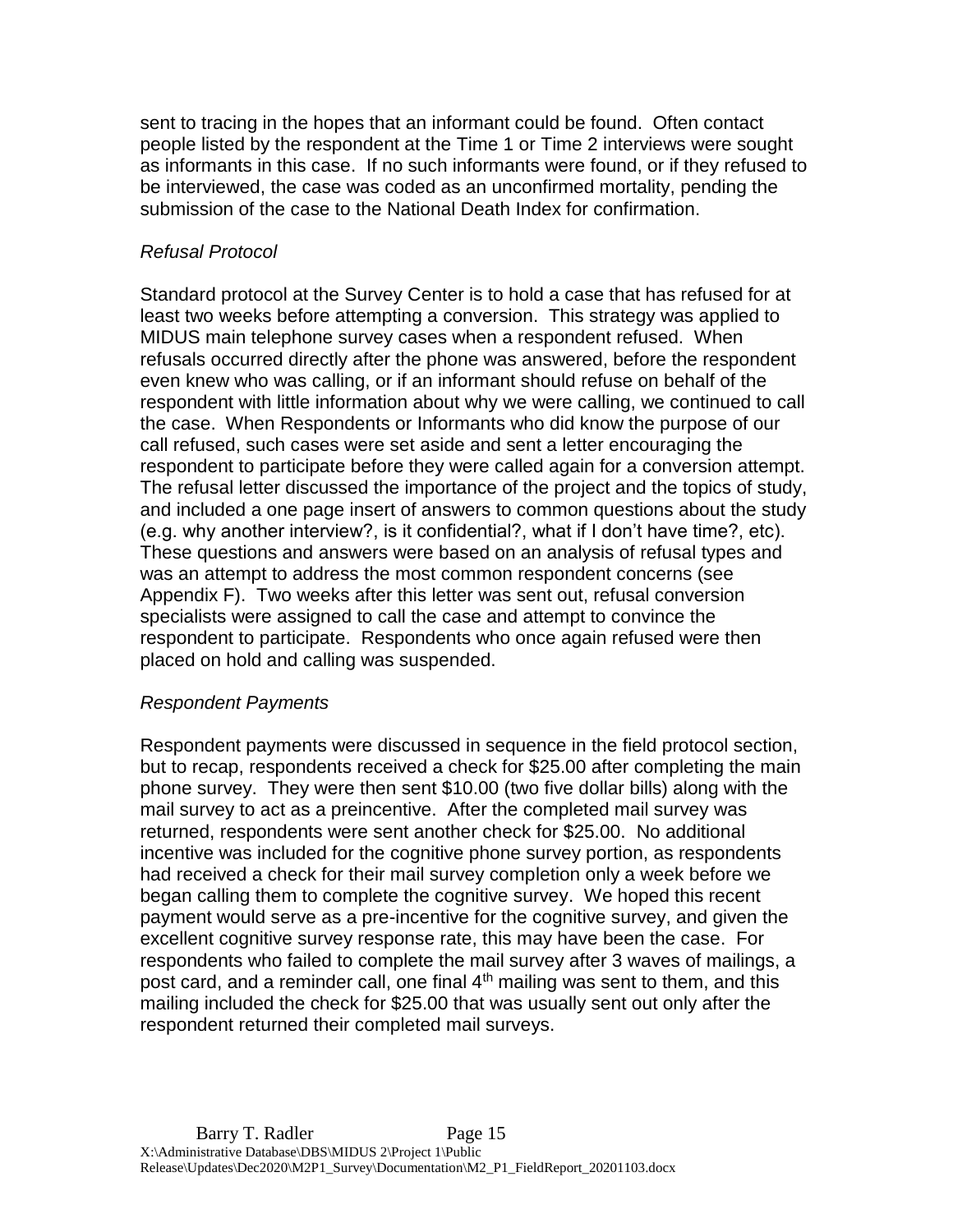#### *Interviewer Training*

Interviewers were initially trained on the main telephone interview only since the cognitive survey required a special training protocol discussed below. New interviewers at the UWSC receive over 12 hours of training, and complete another 12 hours of observation with an experienced telephone interviewer. In addition to that training, MIDUS interviewers received 4 hours of training specific to MIDUS issues and the MIDUS instrument. Interviewers learned how cases would be fielded, how to identify respondents using information on the electronic coversheets, how to conduct mortality closeout interviews, calling guidelines, and protocol for refusals. They also completed a "walk-thru" of the main telephone instrument. Interviewers were given time to practice the interview on their own, and were instructed to complete three practice cases before they began to call actual respondents. (See Appendix H for the interviewer training manual.)

Carol Ryff attended the largest of these training groups in January of 2004, and was helpful in motivating the interviewers and providing them with sufficient background information to help them be very convincing to MIDUS respondents. She talked about the previous wave of data collection, the purpose and design of the study, and the goals at Wave 2. Dr. Ryff also shared information about projects 2-5 with interviewers to help them understand the full MIDUS survey and how the portion they would be working on fit in.

With the exception of one group of interviewers, all interviewers trained on MIDUS had some experience calling other CATI projects. Ideally, interviewers had been calling at the Survey Center for at least 3 months before they were trained on MIDUS. Due to the complexity and importance of the project, we felt it would be better to train experienced interviewers and thought it might be overwhelming for new interviewers to begin by calling MIDUS.

One group of new interviewers who were briefed to call only MIDUS were hired to supplement already existing staff. This group was selected by the hiring staff as individuals who were the top candidates of the pool of applicants. After their initial interviewer training, they were briefed on MIDUS. Overall, these individuals preformed well, although they took longer to complete their training in the phone room.

Once they began calling, all interviewers were regularly monitored during calls to respondents to ensure that they were following protocol and adhering to standardized interviewing techniques. UWSC uses a blind monitoring system, where a supervisor sits in a room not visible from the phone room, and uses a monitoring system that both allows them to hear interviews (both the respondent and the interviewer), and see the same screens the interviewer is seeing during the interview, and the answers that the interviewer enters as they are being entered. All interviewers have their work monitored on a monthly basis, and are provided with a document critiquing their work and offering suggestions for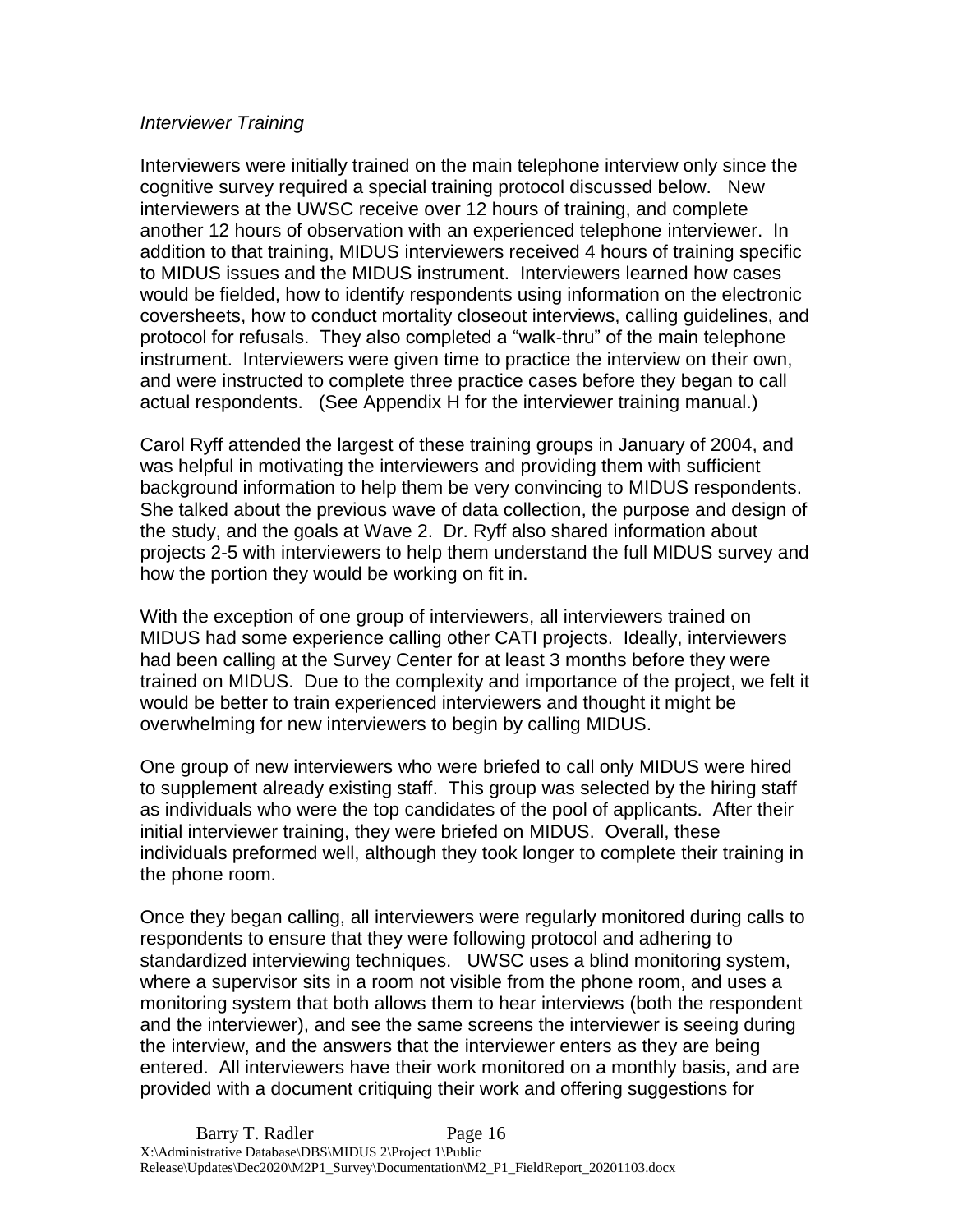improvement. If there are special issues that require attention, interviewers are monitored more frequently. This system of monitoring interviewers allows for constant improvement of staff abilities, and if there is a larger training issue that all interviewers would benefit from learning about, monitoring makes the issue apparent very quickly.

## *Cognitive Interviewer Training*

Before fielding began, staff at the UWSC determined that the tasks involved in interviewing for the (TACT) Cognitive interview were quite different than the usual skills required by our telephone interviewers. Rather than obtaining factual information from the respondent or asking the respondent's opinion, the Cognitive interview would involve administering cognitive tests to the respondents on the phone. Some of these tests were timed, and so included a speed element. Other tests involved collection of open ended responses from the respondent in a timed fashion, which would make it difficult for the interviewer to record by data entry methods. One of the tests involved a task switching element for the respondents that required the interviewer to be saying things with very precise timing, as well as recording the respondent's answers at the same time. All of this pointed to extra training required.

Interviewers who had been trained for the main MIDUS telephone survey and had been calling successfully for over a month were eligible to be trained for the cognitive interview. Training for the cognitive survey was by invitation only. When an interviewer was invited to be trained for the cognitive survey, they were given time to work with a special practice instrument that concerned the "Red/Green" task switching test from the interview. They were provided with 3 different scenarios of possible types of respondents and their answers. These consisted of a scenario where the respondent had no trouble at all completing the interview, one where the respondent had some difficulties, and a third where the respondent had a great deal of trouble with the task. The interviewers were then tested on these three scenarios to be sure they could competently administer the test. Only when they had obtained a 95% accuracy rate of entering the responses for each of the scenarios were they approved to attend the cognitive training. This very rigorous standard was set to insure that we did not spend time training interviewers who would not be able to handle the complexity of the skills involved in administering this interview. Another benefit of this was that interviewers understood the importance of completing the interview accurately, and being a cognitive interviewer became a prized position in the phone room, all of which helps to explain the high response rate obtained on the project. (See cognitive section of interviewer training manual in Appendix H for specific training issues for this portion of the survey).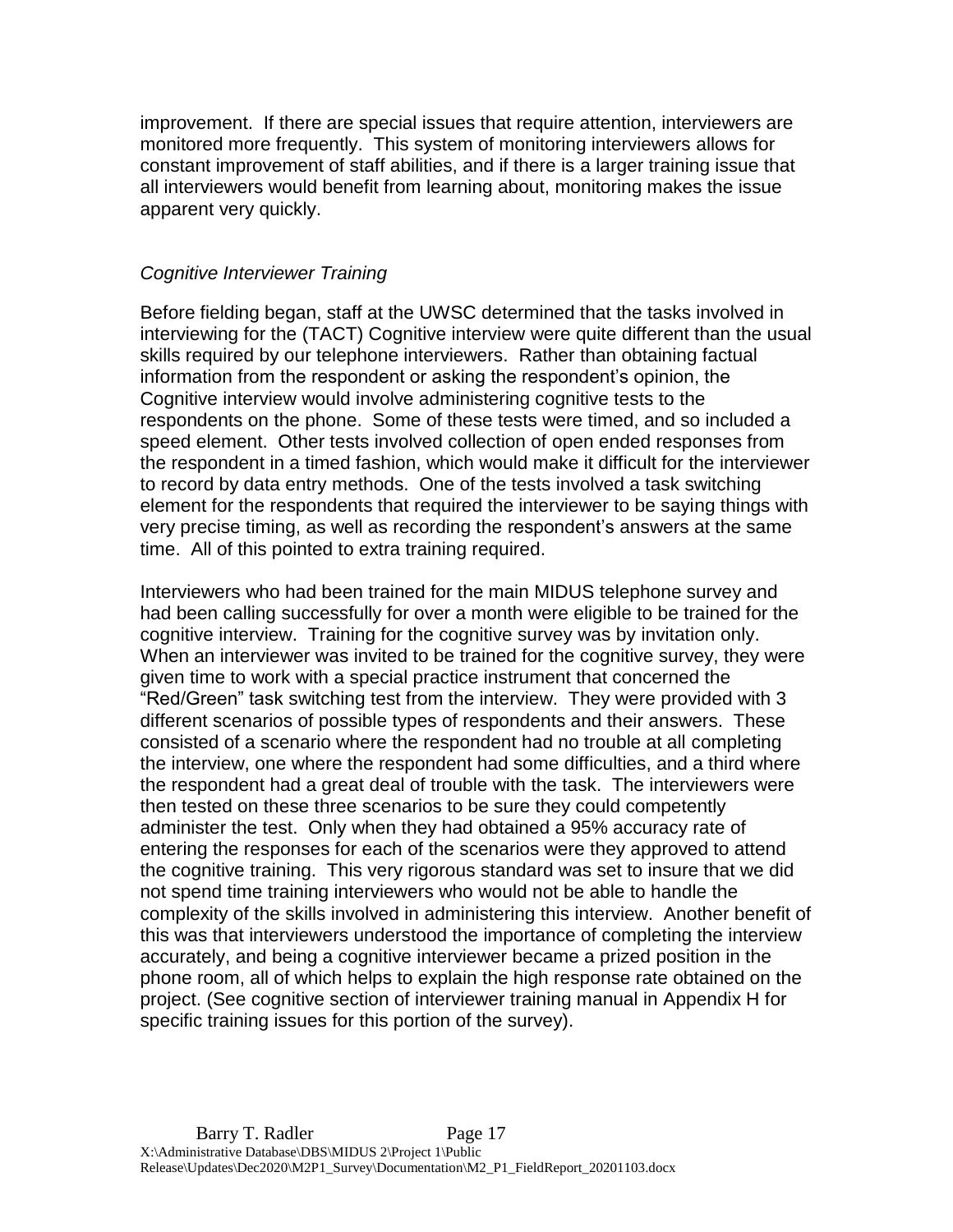## *Data Entry Protocol and Staff Training*

Data entry for the MIDUS survey began in March of 2004. The two SAQ booklets that make up the MIDUS 2 mail survey were 58 and 56 pages in length respectively. They included every possible type of formatted question, making them quite complex to enter. Given all of these facts, it was decided that each booklet would first be reviewed by an "editor" to uncover any issues that could cause data entry confusion and resolve these issues before they went to data entry. Editors received separate training from main data entry staff. They were given an editor protocol booklet (see Appendix J), and were trained on how to resolve the most common problem issues, such as respondents that gave multiple answers, selected answers that fell between actual response categories, or followed skip patterns incorrectly.

Data entry staff also underwent 2 hours of MIDUS specific training to make them familiar with the instrument, train them in the specific protocols set for the project, and give them an opportunity to practice and ask questions about the data entry process. (See Data Entry Specifications Manual in Appendix K). Each booklet was blind entered by two different data entry staff members. When a discrepancy between the first pass and the second was found by the computer, the data entry person was alerted to the difference in responses, and they then determined the correct answer (with help from an editor if needed) and then made the correction to the error, either from the first or second pass. Analysis of the number of changes required by second pass interviewers showed a data entry error rate of less than .4 percent for all data entered.

#### **INTERIM AND FINAL DATA DELIVERIES**

*Delivery of Contact Information*

The UW Institute on Aging required regular installments of updated contact information for the respondents who had completed all three portions of project 1. This was needed so that projects 2-5 could begin recruiting sample for their projects. In order to accomplish this, Karen Palmersheim, Jacob Emmerick and Gayle Love of the UW IOA created an Access data base which was to be used for two purposes. One was to obtain all the respondent information needed by the other projects from the UWSC, and the other was to have an organized way to assign cases to projects 2-5 and actually send them the contact information. This data base came to be known as the shell database, as it was completely designed by the IOA staff with all of the variables they would need for this purpose, but contained no data until the UWSC populated the tables in the data base and sent installments of cases to IOA in this "shell". The variables needed encompassed much more than just name, address and phone numbers for contact. In addition, it included the data collected from interviewers for each case after completing each portion of the survey. For the main survey, there was an 8 question follow-up section that interviewers completed in order to rate the cooperativeness and competency of the respondent to be interviewed, as well as fields for the interviewer to record any anecdotal information that the respondent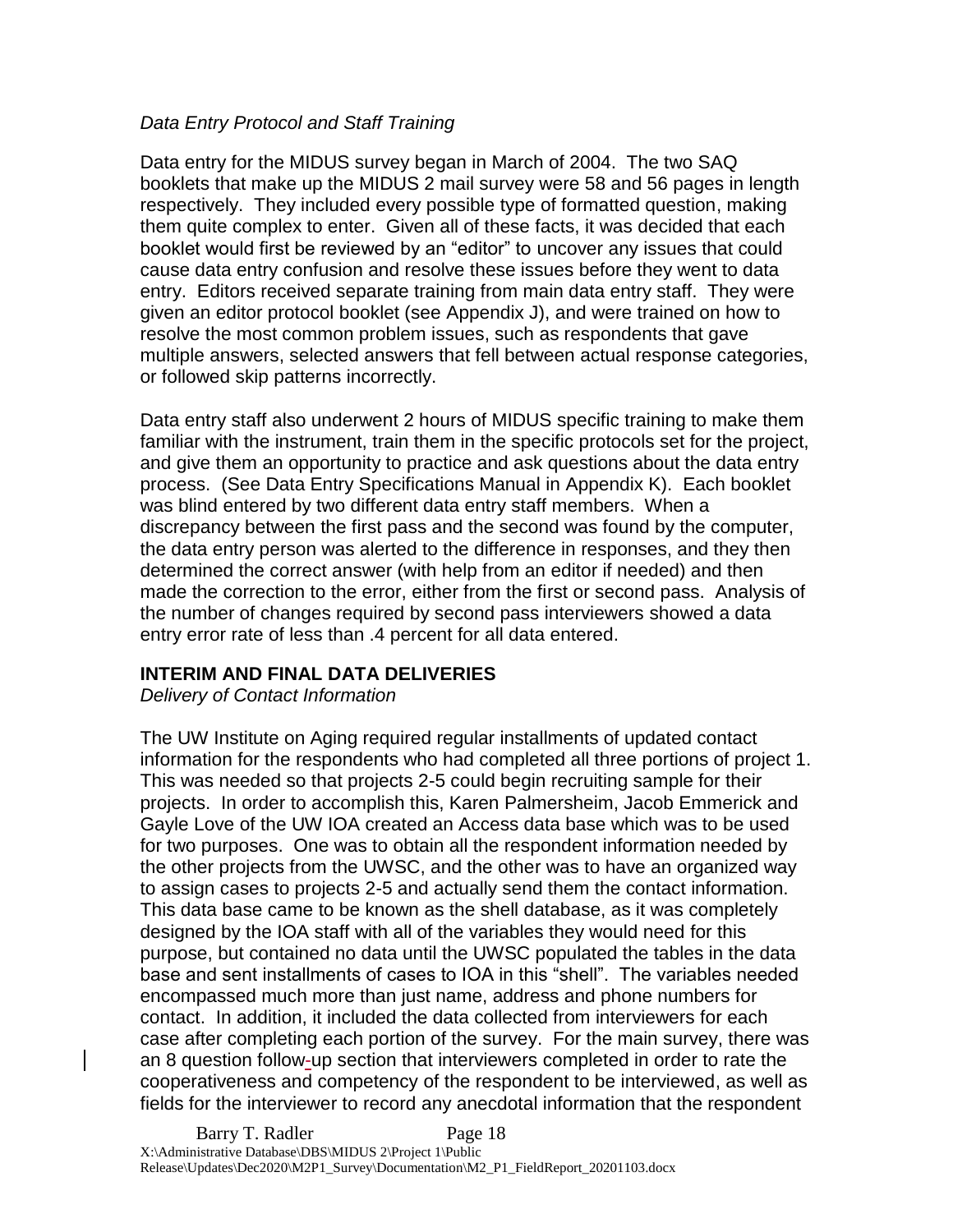may have shared with them that would help with recruitment to the other projects. The shell also included a field for all interviewer notes made during the attempt to contact the respondent. These notes were used to by the other Projects to assess how difficult the respondent was to reach and gain insight into the best times and ways to contact them. For the SAQs, the database included fields for the first date an SAQ was mailed to the respondent and also the date when the completed survey was returned. For the cognitive survey, there were 3 additional interviewer feedback questions to capture changes in the respondent's health or life circumstances between the cognitive and the main phone surveys, which were often conducted months apart.

The UWSC will have delivered 14 installments of the shell data throughout the field period. The first took place in April of 2004, with a delivery taking place approximately every 2-3 months for the remainder of the field period. The final delivery included cases that did not complete any portion of project 1.

#### *Delivery of Interim Data Files*

In January of 2004, one month after production calling began, UWSC delivered an interim data set of the first 156 cases to complete the main telephone interview, so that IOA staff could review and be sure all variables were being asked correctly. In April of 2004, another delivery of the first 100 cases to complete the entire survey, phone, mail and cognitive, was made to IOA. This delivery included the data from all three portions of the survey. No major problems were found resulting from that delivery. In February of 2005, a delivery of all cases, including those previously delivered was sent to IOA. This delivery consisted of the first 3,485 cases to have completed the phone and mail portions of the survey. It also included the cognitive data for the 3,129 cases of the 3,485 who had completed the cognitive survey at that time.

Barry Radler of the IOA completed extensive data cleaning efforts in collaboration with the UWSC at that time so that all labeling was complete for the data set, and all variables that needed to be reviewed for the final data set had been identified. This finalized the protocols for final data set cleaning and delivery.

Cognitive survey data were delivered in a separate process. Each day, the digital recordings of each cognitive interview conducted that day were downloaded via a secure server to the Brandeis project. In addition to the sound files, 5 demographic variables were delivered to Brandeis for the all the cases that had completed the cognitive survey during the previous week. This allowed Brandeis to begin scoring the tests that were conducted in the interview. They were also sent the open ended interviewer comments regarding the cooperativeness of the respondent and reporting of any physical or mental health issues that may have made the interview difficult for the respondent, to be used in assessing the quality of the data they received.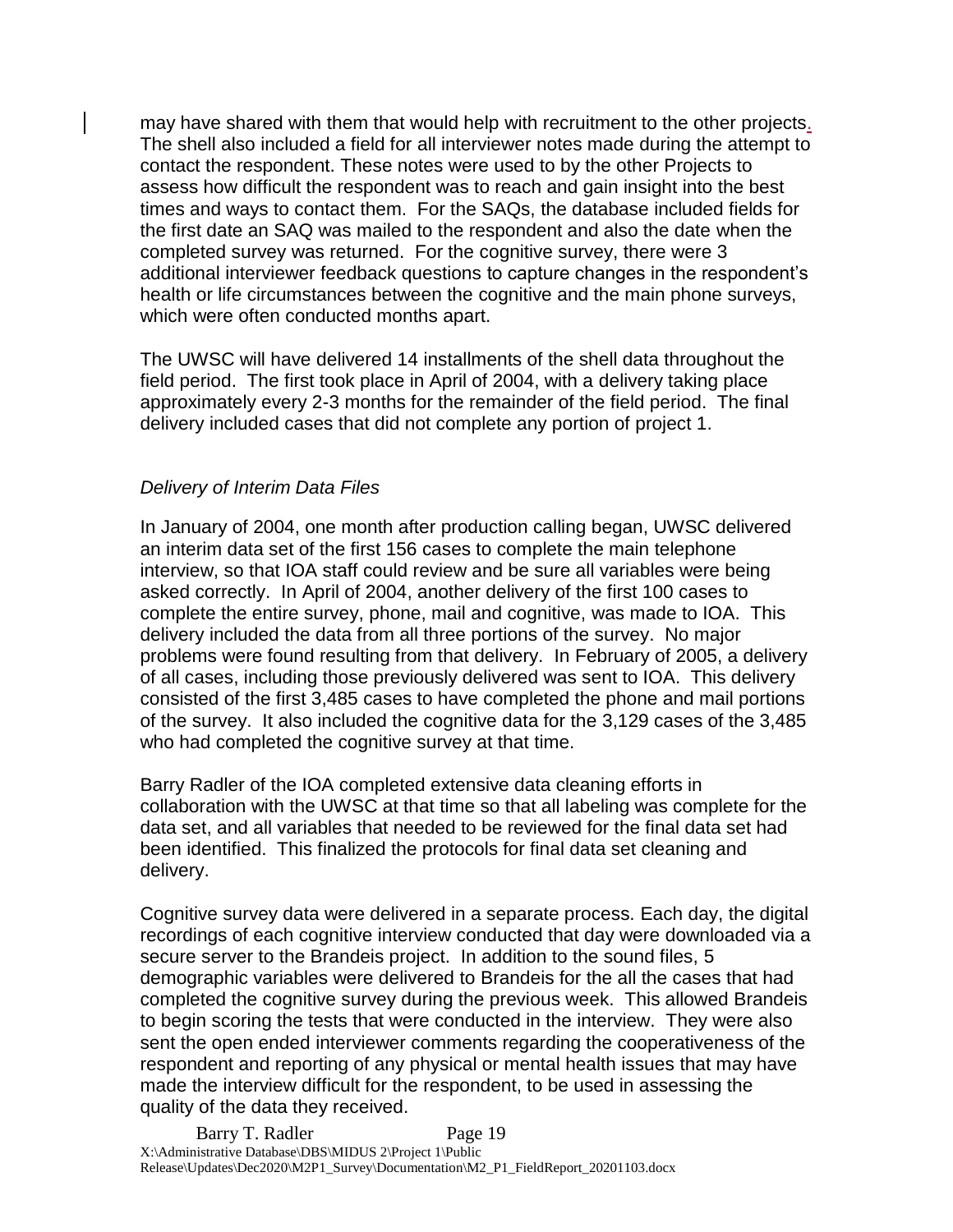## *Final Data Deliveries*

Final data delivery for the main phone survey took place on August 30, 2005. This delivery consisted of 1478 cases, which when added to the 3, 485 previously delivered cases, accounts for all 4,963 main phone interviews completed. Final data delivery for the mail and cognitive portions of the survey took place in November of 2006, after all "straggler" cases (those who completed the SAQ very late) completed the SAQ by Phone effort, or completed the TACT survey in the summer of 2006 were completed.

# *Effort Required*

UWSC placed 106,711 phone calls in the course of the MIDUS 2 main telephone survey field period. The number of call attempts per case ranged from 0 (cases that came to UWSC with no working phone number, and tracing never found any information on the respondent) to 97, with an average of 12 attempts for completes and 24 attempts for non-completes. Of the 75.4% of the sample who completed a telephone interview at MIDUS Time 2, 12% were completed in 1 or 2 calls, 20% in 3-5 calls, 18% in 6-10 calls, 13% in 11-20 calls, 5% in 21-30 calls, 3% in 31-40 calls, 2% in 41-50, and 2% in more than 50 calls.

| Number of<br><b>Call Attempts</b> | <b>Percent of</b><br><b>Completes</b> | <b>Cumulative</b><br><b>Percent of</b><br><b>Completes</b> |
|-----------------------------------|---------------------------------------|------------------------------------------------------------|
| $51 +$ Calls                      | 2%                                    | 75%                                                        |
| 41-50 Calls                       | 2%                                    | 73%                                                        |
| 31-40 Calls                       | 3%                                    | 71%                                                        |
| 21-30 Calls                       | 5%                                    | 68%                                                        |
| <b>11-20 Calls</b>                | 13%                                   | 63%                                                        |
| 6-10 Calls                        | 18%                                   | 50%                                                        |
| 3-5 Calls                         | 20%                                   | 32%                                                        |
| 1-2Calls                          | 12%                                   | 12%                                                        |

Cases that did not complete both parts of MIDUS Time 1 (telephone and SAQ surveys) but did complete MIDUS Time 2 required an average of 7 additional call attempts to gain completion. The respondents who did not complete both parts of MIDUS Time 1, and also never completed the MIDUS Time 2 telephone survey received the most call attempts, with an average of 25 attempts made per case. With the use of the autoscheduling system in place at UWSC, these call attempts were spread out over days, nights and weekends, for the entire 18 month field period.